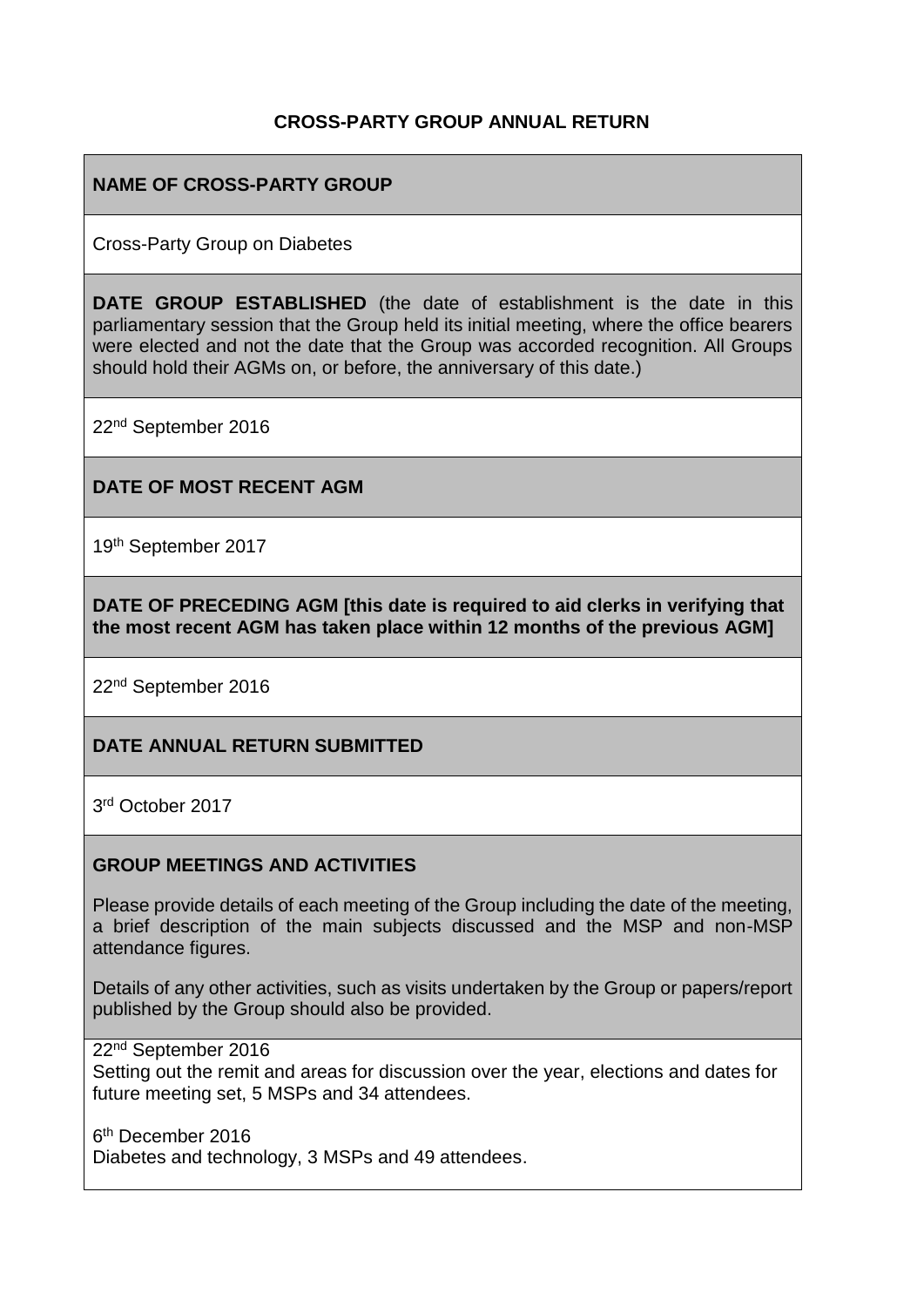21st February 2017 Prevention of Type 2 diabetes and secondary prevention of complications of Type 1 and Type 2 diabetes, 3 MSPs and 33 attendees.

23rd May 2017 Minority ethnic communities and diabetes, 4 MSPs and 15 attendees.

19th September 2017 AGM and Diabetes and psychological support, 4 MSPs and 36 attendees

# **MSP MEMBERS OF THE GROUP**

Please provide names and party designation of all MSP members of the Group.

Scottish National Party: Emma Harper,

James Dornan,

Colin Beattie,

Sandra White,

Richard Lyle

Scottish Labour:

David Stewart,

Rhoda Grant,

Jackie Baillie,

James Kelly,

Lewis MacDonald,

Scottish Conservative: Brian Whittle,

Jackson Carlaw

Scottish Liberal Democrat: Alex Cole-Hamilton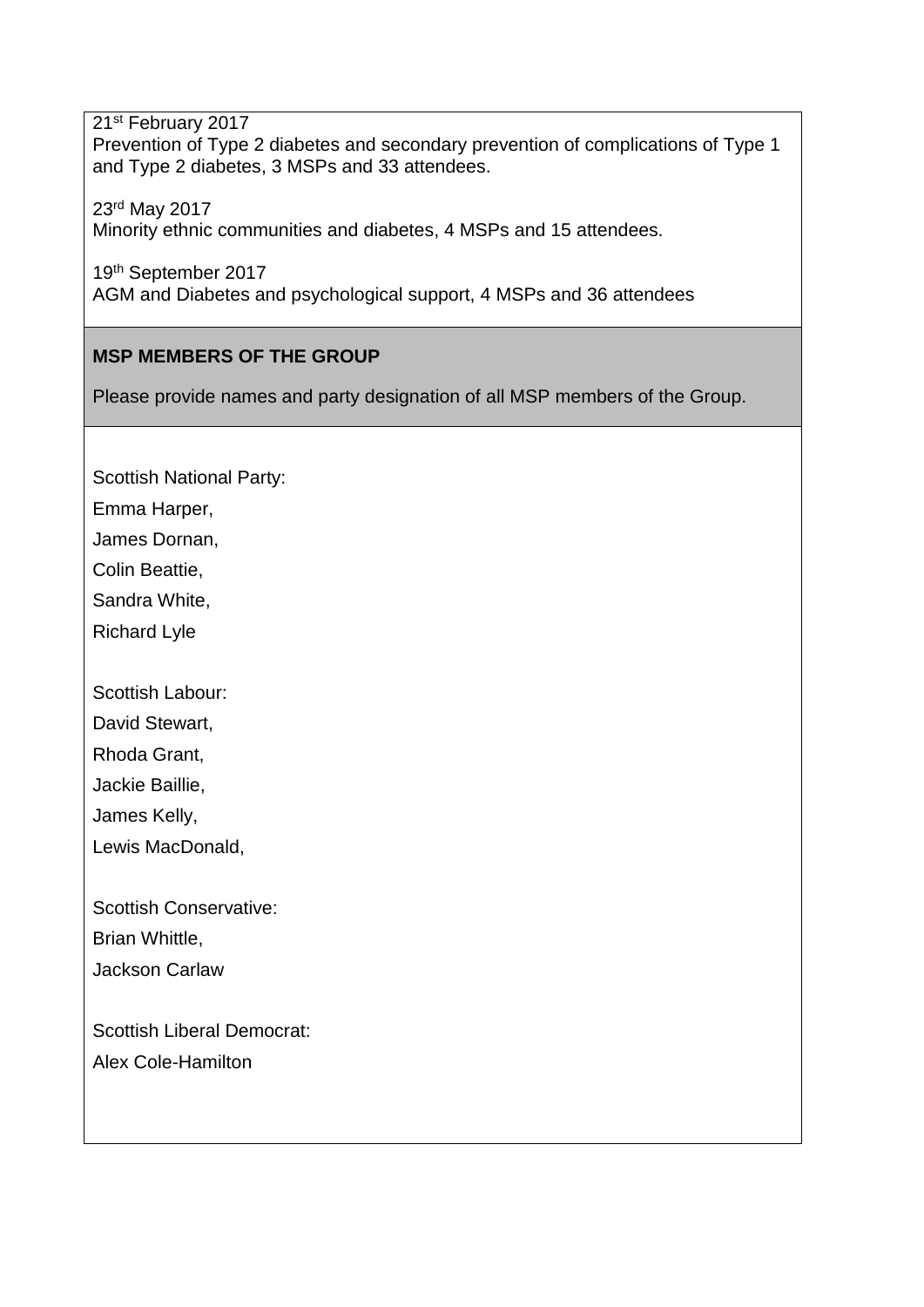# **NON-MSP MEMBERS OF THE GROUP**

For organisational members please provide only the name of the organisation, it is not necessary to provide the name(s) of individuals who may represent the organisation at meetings of the Group.

| Individuals | <b>Katie Smith</b>        |
|-------------|---------------------------|
|             | Mary Cawley               |
|             | <b>Holly Davis</b>        |
|             | Joanne Jervis             |
|             | <b>Melanie Littlewood</b> |
|             | <b>Aileen Hillis</b>      |
|             | <b>Michael Hirst</b>      |
|             | Iain Brotchie             |
|             | Mark Cook                 |
|             | <b>Ken Lawrie</b>         |
|             | <b>Marion Butchart</b>    |
|             | Sue Hampson               |
|             | Ken Robertson             |
|             | David Shaw                |
|             | Moira Howie               |
|             | Mandy Judd                |
|             | lan and Kim Fergusson     |
|             | <b>Arvind Salman</b>      |
|             | Jacquie Forde             |
|             | <b>Jude Clarke</b>        |
|             | <b>Steve Birnie</b>       |
|             | Alia Gilani               |
|             | Jamie Rice                |
|             | Delia Rodgers             |
|             | Joanne Jervis             |
|             | Nicola Johnson            |
|             | Alyson Malone             |
|             | Karen Adamson             |
|             | <b>Bonnie Thomson</b>     |
|             | <b>Claire Heslin</b>      |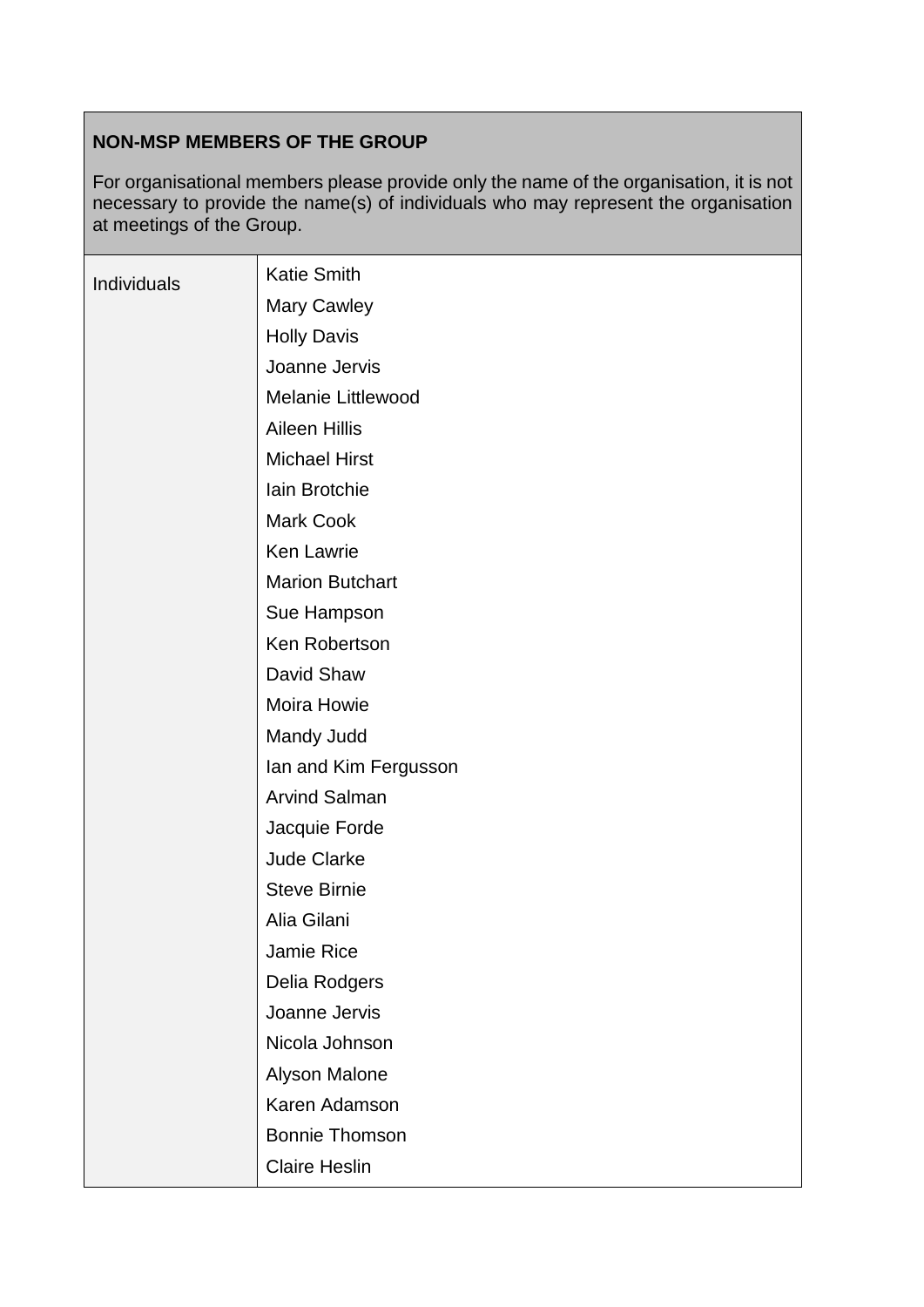|               | Ros Meek                            |
|---------------|-------------------------------------|
|               | <b>Susan Fletcher</b>               |
|               | <b>Michael Grieve</b>               |
|               | David Eadie                         |
|               | Jane Cook                           |
|               | Morag Low                           |
|               | <b>Spencer Fildes</b>               |
|               | <b>Fiona Hamill</b>                 |
|               | <b>Susan Cameron</b>                |
|               | <b>Bonnie Thomson</b>               |
|               | Lucille Whitehead                   |
|               | Camilla Horwood                     |
|               | <b>Karen Utting</b>                 |
|               | Debi Harris                         |
|               | <b>Brian Kennon</b>                 |
|               | Jeff Foot                           |
|               | <b>Tricia Ford</b>                  |
|               | Susan Chisholm                      |
|               | <b>Claire Heslin</b>                |
|               | <b>Isobel Miller</b>                |
| Organisations | Diabetes Scotland - Secretariat     |
|               | <b>JDRF Scotland</b>                |
|               | The Alliance                        |
|               | Division of Clinical Psychology     |
|               | <b>Royal Pharmaceutical Society</b> |
|               | <b>Public Health Collaboration</b>  |

# **GROUP OFFICE BEARERS**

Please provide names for all office bearers. The minimum requirement is that two of the office bearers are MSPs and one of these is Convener – beyond this it is a matter for the Group to decide upon the office bearers it wishes to have. It is permissible to have more than one individual elected to each office, for example, co-conveners or multiple deputy conveners.

Convener | David Stewart MSP